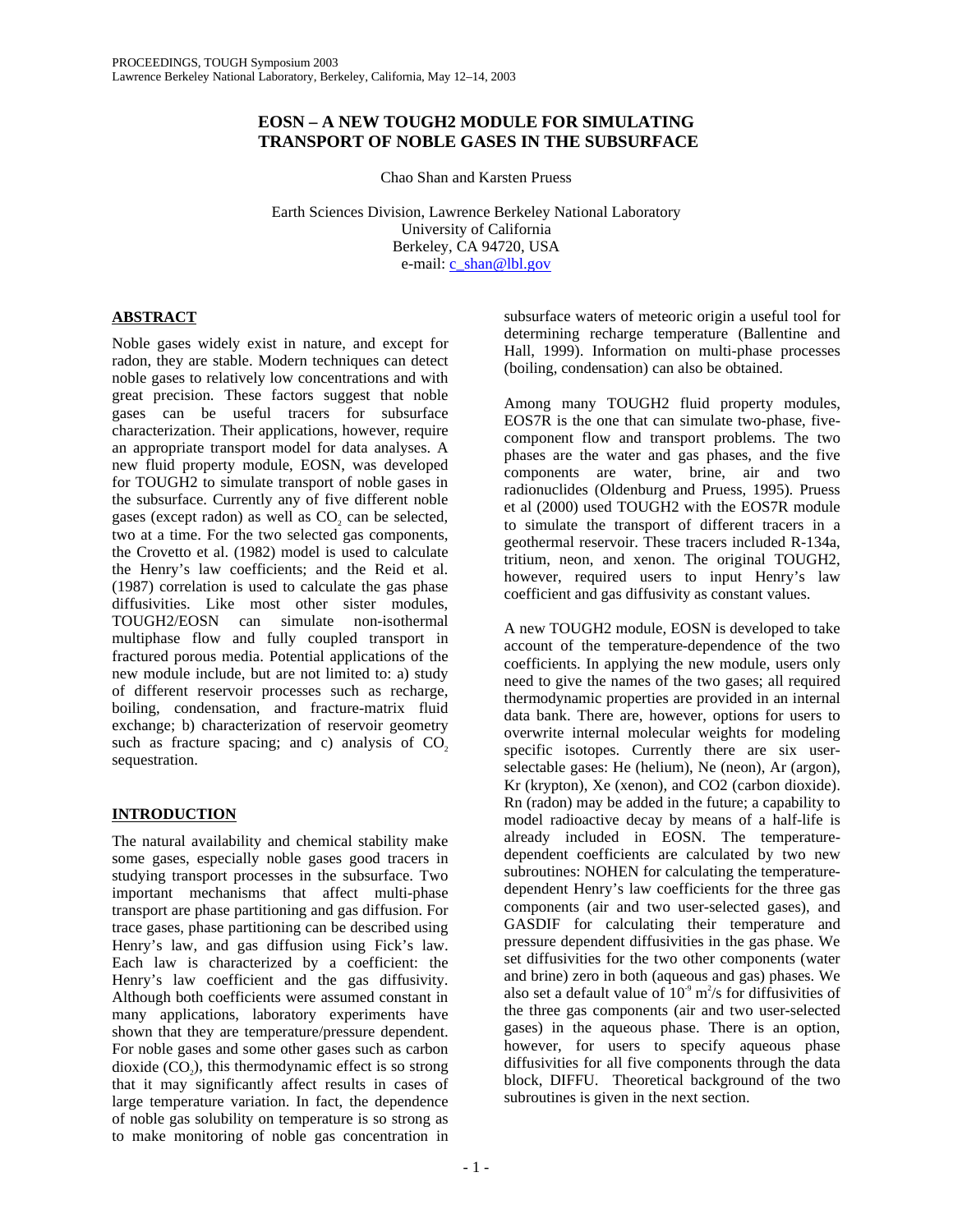### **MODULE DESCRIPTION**

TOUGH2 simulates phase partitioning using Henry's law, and gas diffusion using Fick's law.

According to Henry's law, the partial pressure of a non-condensable gas (*NCG*) in the gas phase is proportional to the mol fraction (*x*) of the dissolved *NCG* in the aqueous (*aq*) phase (Prausnitz et al., 1986):

$$
P_{NCG} = K_h x_{aq}^{NCG} \tag{1}
$$

where  $K<sub>i</sub>$  is the Henry's law coefficient.

According to Fick's law, the diffusive flux of component  $\kappa$  in phase  $\beta$  (= aqueous, gas) is given by (Pruess et al., 1999)

$$
\mathbf{f}_{\beta}^{\kappa} = -\phi \tau_0 \tau_{\beta} \rho_{\beta} d_{\beta}^{\kappa} \nabla X_{\beta}^{\kappa} \tag{2}
$$

where  $\phi$  is porosity;  $\tau_a \tau_\beta$  is the tortuosity that includes a porous medium dependent factor  $\tau$ <sub>*n*</sub> and a coefficient  $\tau_\beta$  that depends on phase saturation  $S_\beta$ , i.e.  $\tau_{\beta} = \tau_{\beta}(S_{\beta}); \rho_{\beta}$  is density;  $d_{\beta}^{k}$  is the diffusion coefficient of component  $\kappa$  in bulk fluid phase  $\beta$ ; and  $X_{\beta}^{\kappa}$  is the mass fraction of component  $\kappa$  in phase  $\beta$ .

Here,  $K_h$  and  $d_f^K$  are not user-specified constants but code-calculated variables. At every time step and iteration, TOUGH2/EOSN substitutes the most up-todate temperature/pressure to the two new subroutines (NOHEN and GASDIF) for updating the two coefficients. NOHEN uses the laboratory experimentbased Crovetto et al. (1982) model (using data measured between room temperature and 600 K) to calculate the Henry's law coefficient; and GASDIF uses the theoretical model given by Reid et al. (1987) to calculate the noble gas diffusivity in the gas phase. Figures 1A and 1B show the temperature-dependent Henry's law coefficients and gas phase diffusivities for air and six gases calculated by the above models. Note that Figure 1B depicts diffusivity at saturation pressure corresponding to temperature. The reason for diffusivities going to such large values at low temperatures is their inverse dependence on pressure.

#### **Henry's Law Coefficients**

NOHEN calculates the Henry's law coefficient  $K_{\mu}$  in (1) using the Crovetto et al. (1982) model:

$$
K_h = 10^9 \cdot e^{a_0 + a_1/t + a_2/t^2 + a_3/t^3} \tag{3}
$$

where the variable, *t* is one thousandth of temperature in K, i.e.

$$
t = 0.001 \times T \tag{4}
$$



*Figure 1A. Henry's law coefficient as a function of temperature for air and six gases* 



*Figure 1B. Diffusivity of air and six gases in saturated water vapor as a function of temperature* 

Equation (3) is an empirical one that is fitted against the calculated  $K<sub>i</sub>$  using experimental data of Crovetto et al. (1982). The four coefficients in (3) are gasspecific, and their values for seven gases used in TOUGH2 are given in Table 1.

*Table 1. Coefficients used to calculate Henry's law coefficients for seven gases* 

|                 | $a_{\alpha}$ | a       | а,        | $a_{\rm z}$ |
|-----------------|--------------|---------|-----------|-------------|
| He              | $-8.7928$    | 7.8479  | $-1.5738$ | 0.0755      |
| Ne              | $-7.2590$    | 6.9500  | $-1.3826$ | 0.0538      |
| Ar              | $-9.5200$    | 8.8300  | $-1.8959$ | 0.0698      |
| Kr              | $-6.2920$    | 5.6120  | $-0.8881$ | $-0.0458$   |
| Xe              | $-3.9020$    | 2.4390  | 0.3863    | $-0.2211$   |
| CO <sub>2</sub> | $-18.0239$   | 18.6643 | $-6.1679$ | 0.6078      |
| Air             | $-20.0899$   | 21.6153 | $-6.8549$ | 0.7116      |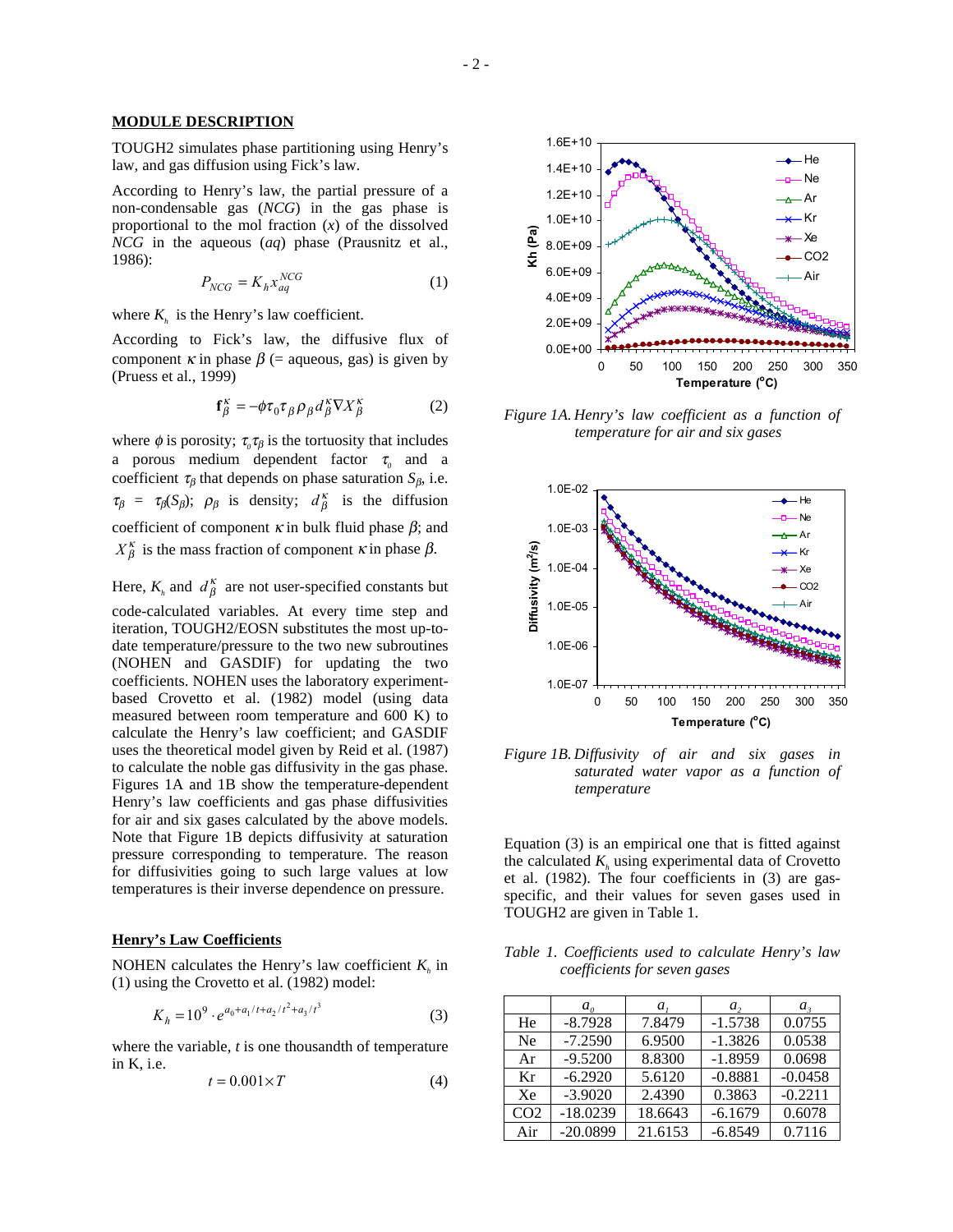The coefficients for Ne, Ar, Kr, and Xe are directly from Crovetto et al. (1982). The coefficients for He are obtained by fitting the Smith (1985) data for He to the Crovetto et al. (1982) model. For CO2 and air we (Shan and Pruess, 2003) chose four data points for each gas from Naumov et al. (1974), and substituted them into (10). This provided four linear equations for  $a<sub>o</sub>$  through  $a<sub>o</sub>$ , which were solved simultaneously to obtain the coefficients for CO2 and air as shown in Table 1. Naumov et al. (1974) only provided the Henry's law coefficient data for oxygen and nitrogen (D'Amore and Truesdell, 1988). We assumed that air is simply a mixture of 21% of oxygen and 79% of nitrogen, and used the following formula to estimate the Henry's law coefficient for air (Pruess and Battistelli, 2002):

$$
K_{h(Air)} = 1/(0.21/K_{h(O_2)} + 0.79/K_{h(N_2)})
$$
 (5)

## **Gas Diffusivity**

GASDIF calculates the diffusivities of three gas components (air and two noble gases) using the following equation modified from Reid et al. (1987):  $D_{AB} = 0.01881 \times T^{3/2} \cdot M_{AB} / (P \cdot {\sigma_{AB}}^2 \cdot \Omega_D)$  (6) Equation (6) requires fixed units for all parameters.  $D_{AB}$  is the diffusivity of gas A (air or noble gas component  $\kappa$ ) in gas B (water vapor in TOUGH2 – gas phase), in  $m^2/s$ . In fact,  $D_{AB}$  represents any specific gas diffusivity of  $d_{\beta}^{\kappa}$  in (2). *T* is temperature, in K. *P* is pressure, in Pa.  $M_{AB}$  is defined by:

$$
M_{AB} = \sqrt{(M_A + M_B)/(M_A \cdot M_B)}\tag{7}
$$

where  $M_A$  and  $M_B$  are the molecular weights of gases A and B, respectively.

The other two parameters in (6) are:  $\sigma_{AB}$ , a characteristic length, in angstrom; and  $\Omega_{p}$  a dimensionless coefficient defined by

$$
\Omega_D = A \cdot (T^*)^{-B} + C \cdot e^{-DT^*} + E \cdot e^{-FT^*} + G \cdot e^{-HT^*}
$$
\n(8)

where *A* through *H* are eight gas-independent constants, and *T\** is a modified temperature that is defined by:

$$
T^* = T / (\varepsilon_{AB} / k) \tag{9}
$$

where  $\varepsilon_{AB}$  is the geometric mean characteristic Lennard-Jones energy of gas A and B (Reid et al., 1987); *k* is the Boltzmann constant. Values of the eight constants are given in Table 2.

| 1.06036 | 0.1561  | 0.193    | 0.47635 |
|---------|---------|----------|---------|
|         |         |          |         |
| 1.03587 | 1.52996 | 1.764744 | 3.89411 |

The other three parameters,  $M_{AB}$ ,  $\sigma_{AB}$ , and  $\varepsilon_{AB}/k$  are gas-specific. Their values for five noble gases, carbon dioxide, and air are given in Table 3. Although air is a mixture of different gases (mainly oxygen and nitrogen), here we treat it as a single pseudocomponent.

| Table 3. Gas parameters |  |
|-------------------------|--|
|-------------------------|--|

|                 | $M_{_{AB}}$ | $\sigma_{\!{}_{AB}}$ | $\varepsilon_{\rm AF}^2/k$ |
|-----------------|-------------|----------------------|----------------------------|
| He              | 0.552594    | 2.596                | 90.93405                   |
| Ne              | 0.317797    | 2.7305               | 162.9064                   |
| Ar              | 0.288662    | 3.0915               | 274.7527                   |
| Kr              | 0.259692    | 3.148                | 380.4576                   |
| Xe              | 0.251205    | 3.344                | 432.3218                   |
| CO <sub>2</sub> | 0.279742    | 3.291                | 397.412                    |
| Air             | 0.300064    | 3.176                | 252.181                    |

In TOUGH2 we considered water vapor as Gas B and calculated these gas-specific constants. The rationale is that the thermodynamic effect on gas diffusivity is significant only in an environment with large temperature/pressure variation such as in geothermal reservoirs, where water vapor is the dominant component in the gas phase. For most other groundwater problems, temperature is in the range of 10  $^{\circ}$ C to 20  $^{\circ}$ C, and air is likely the dominant component in the gas phase. As a result, using the above constants may cause some error. However, the thermodynamic effect is usually very insignificant for those problems and users may not want to consider it at all.

### **EXAMPLE APPLICATIONS**

We use TOUGH2/EOSN to demonstrate temperature effects in two different problems under different conditions. The first problem is the one previously presented by Pruess et al. (2000). The second is a simple one-dimensional advection-diffusion problem with relatively large temperature variations. For both problems, we ran the simulation twice: with full temperature dependence of gas diffusivities and Henry's coefficients and without such temperature dependence.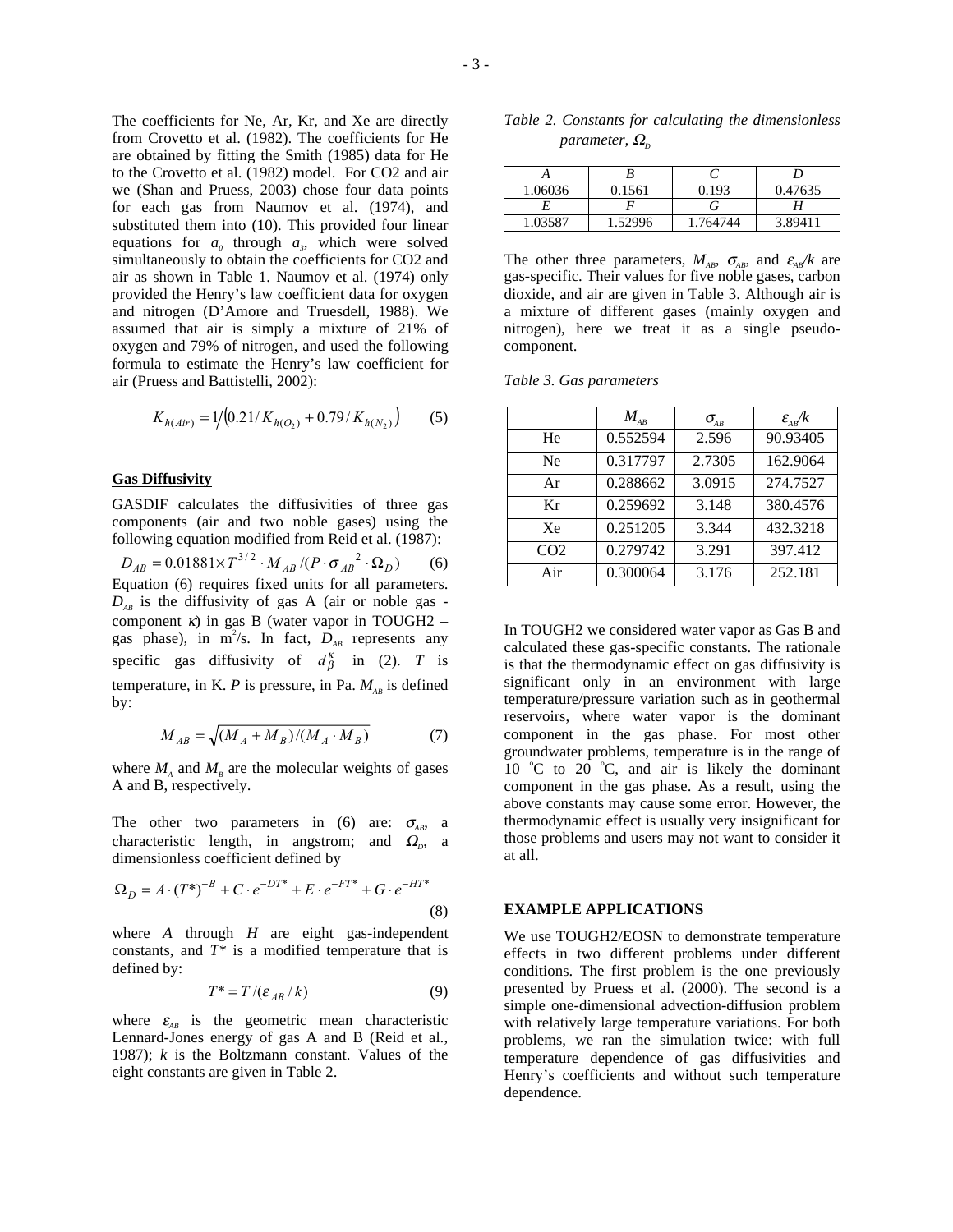## **Example 1:**

#### **Transport of Noble Gases to an Extraction Well**

A central well in a geothermal reservoir with a uniform thickness of 500 meters produces at a constant rate of 20 kg/s. The reservoir is homogeneous and isotropic such that the flow is radial. An impermeable boundary is set at a radial distance of 1000 meters. The reservoir has the following initial conditions: pressure of 33.479 bar, gas saturation of 20%, temperature of 240 °C, and aqueous phase mass fractions of  $10^{-12}$ , 2.44x10<sup>-11</sup>, and  $2.142x10<sup>-11</sup>$  for brine, neon (Ne), and xenon (Xe), respectively. The mass fractions of the noble gases correspond to equilibrium solubility at  $T = 10$  °C for atmospheric abundances of isotopes,  $^{22}$ Ne and  $^{132}$ Xe. Our interests are the variations of mass fractions (in gas phases) of Ne and Xe at the production well.

Using MESHMAKER of TOUGH2 we divided the domain into 31 elements along the radial direction. We then simulated the production process for 30 years. The result shows a clear decreasing trend for pressure, temperature, water saturation, and mass fractions of noble gases towards the production well. The time-varying gas phase mass fractions of noble gases at the production well are plotted in Figure 2. Results with and without temperature dependence (TD) are virtually identical in this problem.



*Figure 2. Produced noble gas mass fractions for Example 1.* 

## **Example 2: One-Dimensional Noble Gas Transport**

In this hypothetical problem we have a 10-meter long horizontal homogeneous porous rock column with a uniform cross-sectional area of  $1 \text{ m}^2$ . The column has a low permeability of  $10^{-18}$  m<sup>2</sup> (1 microdarcy) and is initially at equilibrium condition with a pressure of 24 bar, a gas saturation of 10%, and a temperature of 200 °C. The initial mass fractions for brine and two noble gases (Ne and Xe) are exactly the same as those in sample problem 1. Mass and heat are removed at the surface of one end of the column (the discharge face) by setting constant pressure of 1 bar and temperature of 50  $^{\circ}$ C at the surface, where noble gas concentrations are assumed zero. A no-flow boundary condition is assigned to the other end of soil column. We are interested in the variations of mass fractions of Ne and Xe in the column.

Starting from the no-flow end we divided the domain into 10 elements along its length. Each element is one meter long, numbered sequentially from the no-flow end. The result shows a clear decreasing trend for pressure, temperature, and water saturation towards the discharge face. The mass fractions of air and noble gases in the gas phase, however, show a nonmonotonic behavior. This occurs because the lowered temperature causes water vapor condensation and thus the mass fractions for non-condensable components increase. The process is simulated for 5 years. The calculated gas-phase mass fractions of Ne and Xe at the discharge face are shown in Figure 3. Results with temperature dependence (with TD) and those without temperature dependence (without TD) agree at early time (note that the coordinates are both on logarithm scale) when both diffusion and temperature drop are insignificant, and start departing later when both diffusion and temperature drop become significant. The temperature in the column falls to about 50  $^{\circ}$ C at the end of simulation, when diffusivities for both neon and xenon are more than 50 times larger than the corresponding diffusivities at  $200$  °C (Figure 1B). That explains why the results accounting for temperature effects (the markers) exhibit faster decrease in Figure 3.



*Figure 3. Noble gas mass fractions at the discharge face for Example 2.*